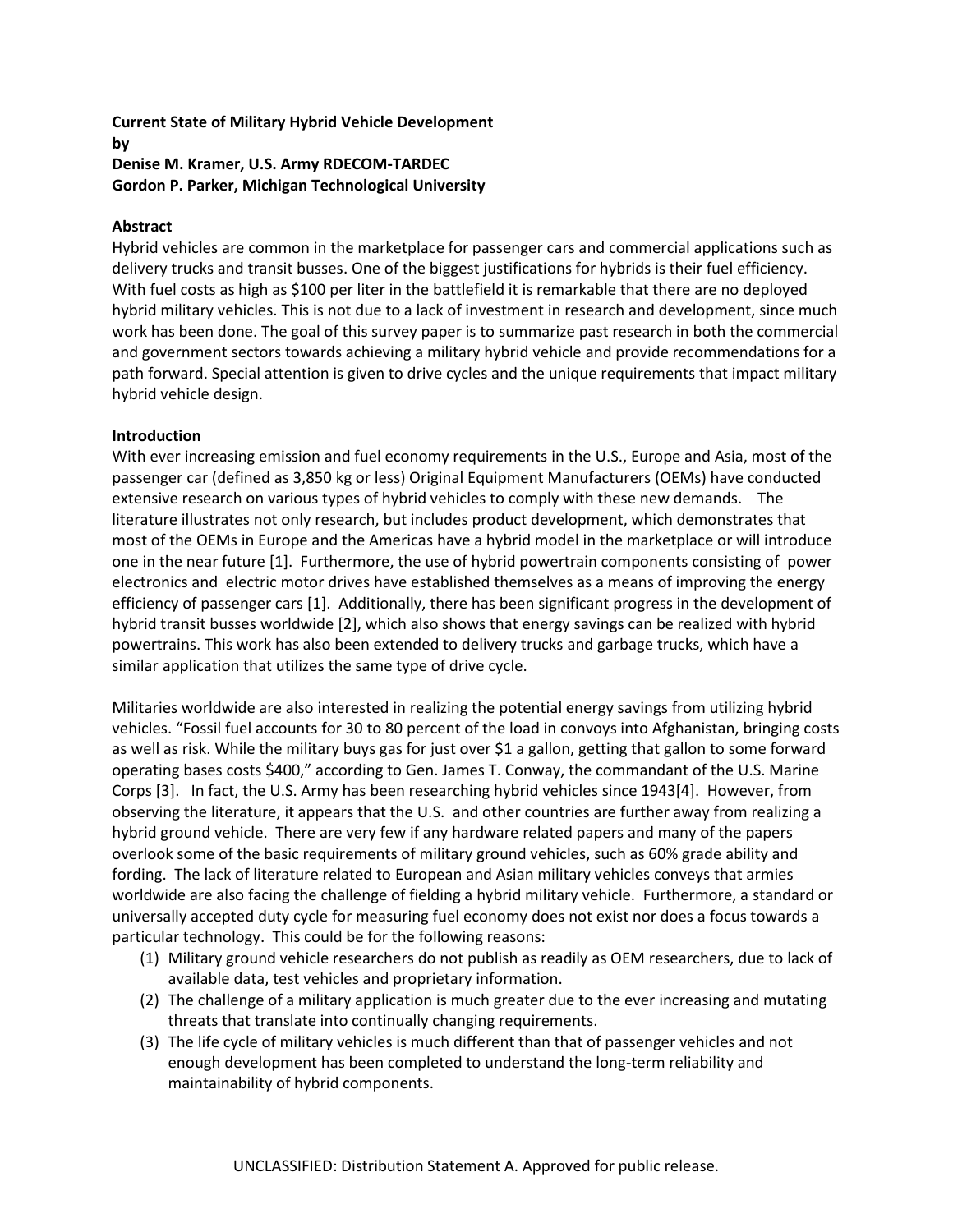|                                                                                                                                                                                                                                                                                                                                                                                                                                                                                                                                                                                                                                                                                                                                                                                                                                                                    | <b>Report Documentation Page</b>                                                                                  | Form Approved<br>OMB No. 0704-0188                |                                      |                                |                                                     |  |
|--------------------------------------------------------------------------------------------------------------------------------------------------------------------------------------------------------------------------------------------------------------------------------------------------------------------------------------------------------------------------------------------------------------------------------------------------------------------------------------------------------------------------------------------------------------------------------------------------------------------------------------------------------------------------------------------------------------------------------------------------------------------------------------------------------------------------------------------------------------------|-------------------------------------------------------------------------------------------------------------------|---------------------------------------------------|--------------------------------------|--------------------------------|-----------------------------------------------------|--|
| Public reporting burden for the collection of information is estimated to average 1 hour per response, including the time for reviewing instructions, searching existing data sources, gathering and<br>maintaining the data needed, and completing and reviewing the collection of information. Send comments regarding this burden estimate or any other aspect of this collection of information,<br>including suggestions for reducing this burden, to Washington Headquarters Services, Directorate for Information Operations and Reports, 1215 Jefferson Davis Highway, Suite 1204, Arlington<br>VA 22202-4302. Respondents should be aware that notwithstanding any other provision of law, no person shall be subject to a penalty for failing to comply with a collection of information if it<br>does not display a currently valid OMB control number. |                                                                                                                   |                                                   |                                      |                                |                                                     |  |
| 1. REPORT DATE                                                                                                                                                                                                                                                                                                                                                                                                                                                                                                                                                                                                                                                                                                                                                                                                                                                     |                                                                                                                   | 2. REPORT TYPE                                    |                                      | <b>3. DATES COVERED</b>        |                                                     |  |
| 31 AUG 2011                                                                                                                                                                                                                                                                                                                                                                                                                                                                                                                                                                                                                                                                                                                                                                                                                                                        |                                                                                                                   | <b>Journal Article</b>                            |                                      |                                | 31-08-2011 to 31-08-2011                            |  |
| <b>4. TITLE AND SUBTITLE</b>                                                                                                                                                                                                                                                                                                                                                                                                                                                                                                                                                                                                                                                                                                                                                                                                                                       |                                                                                                                   |                                                   |                                      | 5a. CONTRACT NUMBER            |                                                     |  |
|                                                                                                                                                                                                                                                                                                                                                                                                                                                                                                                                                                                                                                                                                                                                                                                                                                                                    | <b>CURRENT STATE OF MILITARY HYBRID VEHICLE</b>                                                                   |                                                   |                                      | 5b. GRANT NUMBER               |                                                     |  |
| <b>DEVELOPMENT</b>                                                                                                                                                                                                                                                                                                                                                                                                                                                                                                                                                                                                                                                                                                                                                                                                                                                 |                                                                                                                   |                                                   |                                      | 5c. PROGRAM ELEMENT NUMBER     |                                                     |  |
| 6. AUTHOR(S)                                                                                                                                                                                                                                                                                                                                                                                                                                                                                                                                                                                                                                                                                                                                                                                                                                                       |                                                                                                                   |                                                   |                                      | 5d. PROJECT NUMBER             |                                                     |  |
| Denise Kramer; Gordon Parker                                                                                                                                                                                                                                                                                                                                                                                                                                                                                                                                                                                                                                                                                                                                                                                                                                       |                                                                                                                   |                                                   |                                      | <b>5e. TASK NUMBER</b>         |                                                     |  |
|                                                                                                                                                                                                                                                                                                                                                                                                                                                                                                                                                                                                                                                                                                                                                                                                                                                                    |                                                                                                                   |                                                   |                                      | 5f. WORK UNIT NUMBER           |                                                     |  |
|                                                                                                                                                                                                                                                                                                                                                                                                                                                                                                                                                                                                                                                                                                                                                                                                                                                                    | 7. PERFORMING ORGANIZATION NAME(S) AND ADDRESS(ES)<br>U.S. Army TARDEC, 6501 E.11 Mile Rd, Warren, MI, 48397-5000 |                                                   |                                      | <b>REPORT NUMBER</b><br>#22263 | 8. PERFORMING ORGANIZATION                          |  |
| 9. SPONSORING/MONITORING AGENCY NAME(S) AND ADDRESS(ES)<br>U.S. Army TARDEC, 6501 E.11 Mile Rd, Warren, MI, 48397-5000                                                                                                                                                                                                                                                                                                                                                                                                                                                                                                                                                                                                                                                                                                                                             |                                                                                                                   | 10. SPONSOR/MONITOR'S ACRONYM(S)<br><b>TARDEC</b> |                                      |                                |                                                     |  |
|                                                                                                                                                                                                                                                                                                                                                                                                                                                                                                                                                                                                                                                                                                                                                                                                                                                                    |                                                                                                                   |                                                   |                                      |                                | 11. SPONSOR/MONITOR'S REPORT<br>NUMBER(S)<br>#22263 |  |
| 12. DISTRIBUTION/AVAILABILITY STATEMENT<br>Approved for public release; distribution unlimited                                                                                                                                                                                                                                                                                                                                                                                                                                                                                                                                                                                                                                                                                                                                                                     |                                                                                                                   |                                                   |                                      |                                |                                                     |  |
| <b>13. SUPPLEMENTARY NOTES</b>                                                                                                                                                                                                                                                                                                                                                                                                                                                                                                                                                                                                                                                                                                                                                                                                                                     |                                                                                                                   |                                                   |                                      |                                |                                                     |  |
| 14. ABSTRACT<br>Hybrid vehicles are common in the marketplace for passenger cars and commercial applications such as<br>delivery trucks and transit busses. One of the biggest justifications for hybrids is their fuel efficiency. With<br>fuel costs as high as \$100 per liter in the battlefield it is remarkable that there are no deployed hybrid<br>military vehicles. This is not due to a lack of investment in research and development, since much work has<br>been done. The goal of this survey paper is to summarize past research in both the commercial and<br>government sectors towards achieving a military hybrid vehicle and provide recommendations for a path<br>forward. Special attention is given to drive cycles and the unique requirements that impact military hybrid<br>vehicle design.                                             |                                                                                                                   |                                                   |                                      |                                |                                                     |  |
| <b>15. SUBJECT TERMS</b>                                                                                                                                                                                                                                                                                                                                                                                                                                                                                                                                                                                                                                                                                                                                                                                                                                           |                                                                                                                   |                                                   |                                      |                                |                                                     |  |
| 16. SECURITY CLASSIFICATION OF:                                                                                                                                                                                                                                                                                                                                                                                                                                                                                                                                                                                                                                                                                                                                                                                                                                    |                                                                                                                   |                                                   | 17. LIMITATION OF<br><b>ABSTRACT</b> | 18. NUMBER<br>OF PAGES         | 19a. NAME OF<br><b>RESPONSIBLE PERSON</b>           |  |
| a. REPORT<br>unclassified                                                                                                                                                                                                                                                                                                                                                                                                                                                                                                                                                                                                                                                                                                                                                                                                                                          | b. ABSTRACT<br>unclassified                                                                                       | c. THIS PAGE<br>unclassified                      | Same as<br><b>Report (SAR)</b>       | 17                             |                                                     |  |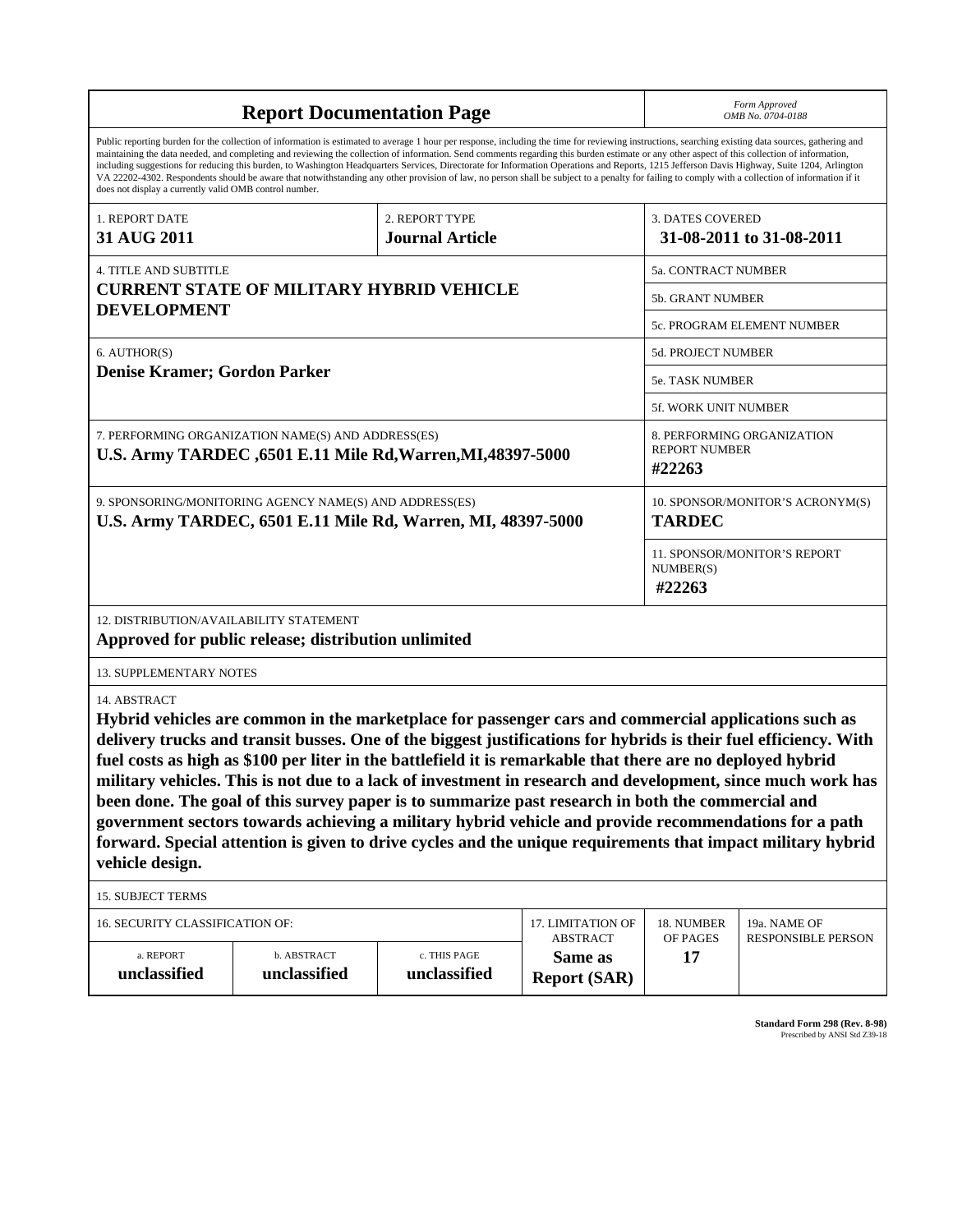(4) The off-road mobility requirements present a unique challenge and off-road production hybrid vehicles are only recently starting to emerge in the construction equipment sector.

To understand what has been accomplished and where the challenges are, this paper will summarize the current state of the art, the missing pieces and suggest future directions to aid development of military hybrid ground vehicles.

# **Background on Research**

 For fifty years, the U.S. military has been considering the use of electric drive technology [5]. To understand the performance of this technology the Hybrid-Electric Vehicle Experimentation and Assessment (HEVEA) program was initiated in 2005 [5]. The goals of this program were to understand how hybrids performed in a military environment, establish a test procedure for evaluating their performance and create a validated simulation tool for evaluating system-level performance [5, 6]. During the course of this program various one-off hybrid vehicles were developed and tested:

- XM1124 High Mobility Multipurpose Wheeled Vehicles (HMMWV) Series Electric
- Future Tactical Truck Systems (FTTS) Parallel Electric
- Family Medium Tactical Vehicle (FMTV) Hydraulic Hybrid
- Family Medium Tactical Vehicle (FMTV) Series Electric
- Heavy Mobility Expanded Tactical Truck (HEMTT) Series Electric

With the introduction of the Future Combat Systems (FCS) program, a series of conference papers were published [7-15, 44, 48] by various OEMs to show capability on current vehicles using OEM specific hardware. Some of the prototype hybrid vehicles developed under the FCS program were:

- EP-50 Parallel Hybrid Light Armored Vehicle (LAV-III) and a Refuse Hauler
- Advanced Hybrid Electric Drive (AHED) 8x8, 20 ton Series Hybrid (new start)
- Hybrid Electric (HE) M113 Series Hybrid
- Family Medium Tactical Vehicle (FMTV) Hydraulic Hybrid
- Commercially Based Tactical Truck (COMBATT) Dodge RAM Hybrid

Additionally, the commercial sector has shown success with hybrid systems for heavy duty vehicles that have a known drive cycle such as city busses and delivery trucks. Some examples include:

- Allison Hybrid EP System™ Transit buses two-mode parallel hybrid with continuously variable transmission (CVT)
- Azure Balance Hybrid™ Ford E-450 chassis parallel hybrid post transmission with starter/generator
- BAE HybridDrive ™ Series Hybrid Electric with a fixed gear reduction
- Eaton Parallel Hybrid Electric integrated motor/generator with automatic transmission

Currently, the three technology demonstrators for the U.S. Army's Joint Light Tactical Vehicle (JLTV) all have Integrated Starter Generators (ISGs), which are not used for propulsion, but could be expanded into mild hybrid capability with the addition of a clutch connecting the generator to the transmission and additional energy storage [16-17]. Additionally, the U.S. Army's Fuel Economy Demonstrator (FED) program is creating two demonstrators: one with an ISG only and one that is a full parallel electric hybrid [18-21].

# **Military Challenges**

As illustrated above, there has been years of work with respect to U.S. military hybrids, however, there has not been a military HEV fielded to date. A paper published in 2009, explains in detail the challenges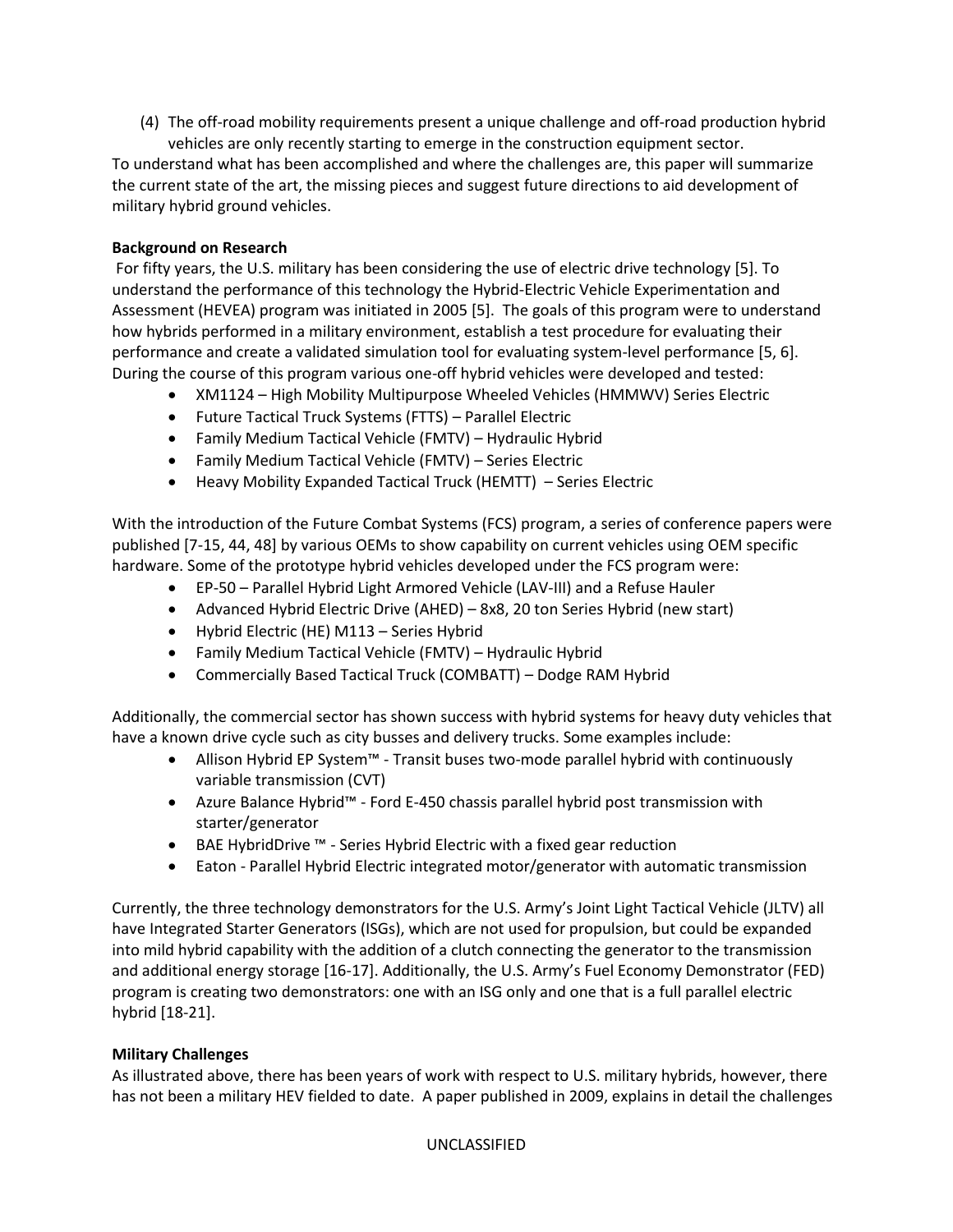that military vehicles face [4]. In summary, the vehicle performance requirements such as 60% grade ability, speed on grade, cooling and soft soil mobility add challenges that could diminish the gains seen by a hybrid vehicle. In addition, their reliability and maintainability is unknown for the lifecycle of a military vehicle. Lastly, the continuously changing threat impedes engineers from understanding the duty cycle and use of the vehicle. However, as technology is ever advancing and hybrids are becoming mainstream for commercial applications including some heavy duty vehicles, such as busses and delivery trucks, it appears that these technologies could be leveraged to eventually field hybrid military vehicles.

# **Opportunity**

It is generally accepted that hybrids can provide improved fuel economy, in fact, a study conducted in 1999 concluded that by just considering an engine fuel map and eliminating the inefficiencies associated with idling, vehicle braking and low engine speed part load efficiency, many improvements could be realized as shown in Table 1 [22].

| <b>Vehicle</b>                      | <b>Vehicle</b><br><b>Class</b> | Fuel<br>Economy<br>Improvement | Cycle                                                                                                            |
|-------------------------------------|--------------------------------|--------------------------------|------------------------------------------------------------------------------------------------------------------|
| Ford E-Super Duty Truck             | Ш                              | 61%                            | Average over Central Business District (CBD), New<br>York City Bus Cycle and Commute Phase Truck Cycle<br>(COMM) |
| <b>GMC C-Series P-Chassis Truck</b> | Ш                              | 75%                            | Average over Central Business District (CBD), New<br>York City Bus Cycle and Commute Phase Truck Cycle<br>(COMM) |
| Navistar 300 Series Bus             | VI                             | 35%                            | Average over Central Business District (CBD), New<br>York City Bus Cycle and Commute Phase Truck Cycle<br>(COMM) |

Table 1: Fuel savings for Class III and IV trucks predicted by the study of Reference 22.

A vehicle's class is defined by its gross vehicle weight (GVW) summarized below [47].

- (1) Medium Duty:
	- Class III  $4,536-6,350$  kg
	- Class IV 6,351-7,257 kg
	- Class  $V 7,258 8,845$  kg
- (2) Heavy Duty:
	- Class VI 8,846-11,793 kg
	- Class VII 11,794-14,969 kg
	- $\bullet$  Class VIII 14,970 kg +

While this work does not take into account component integration or optimal controls, Table 1 shows the potential for medium and heavy duty vehicles.

The study by Stodolsky et al. [23] showed that class III – IV trucks can obtain an average of 93% fuel economy gains over a number of urban / city cycles while class VI – VII trucks can obtain an average of 71% over the same cycles. As illustrated by these two papers, hybrids show promise in regard to fuel economy savings. Therefore, the next sections will introduce the military vehicles and drive cycles used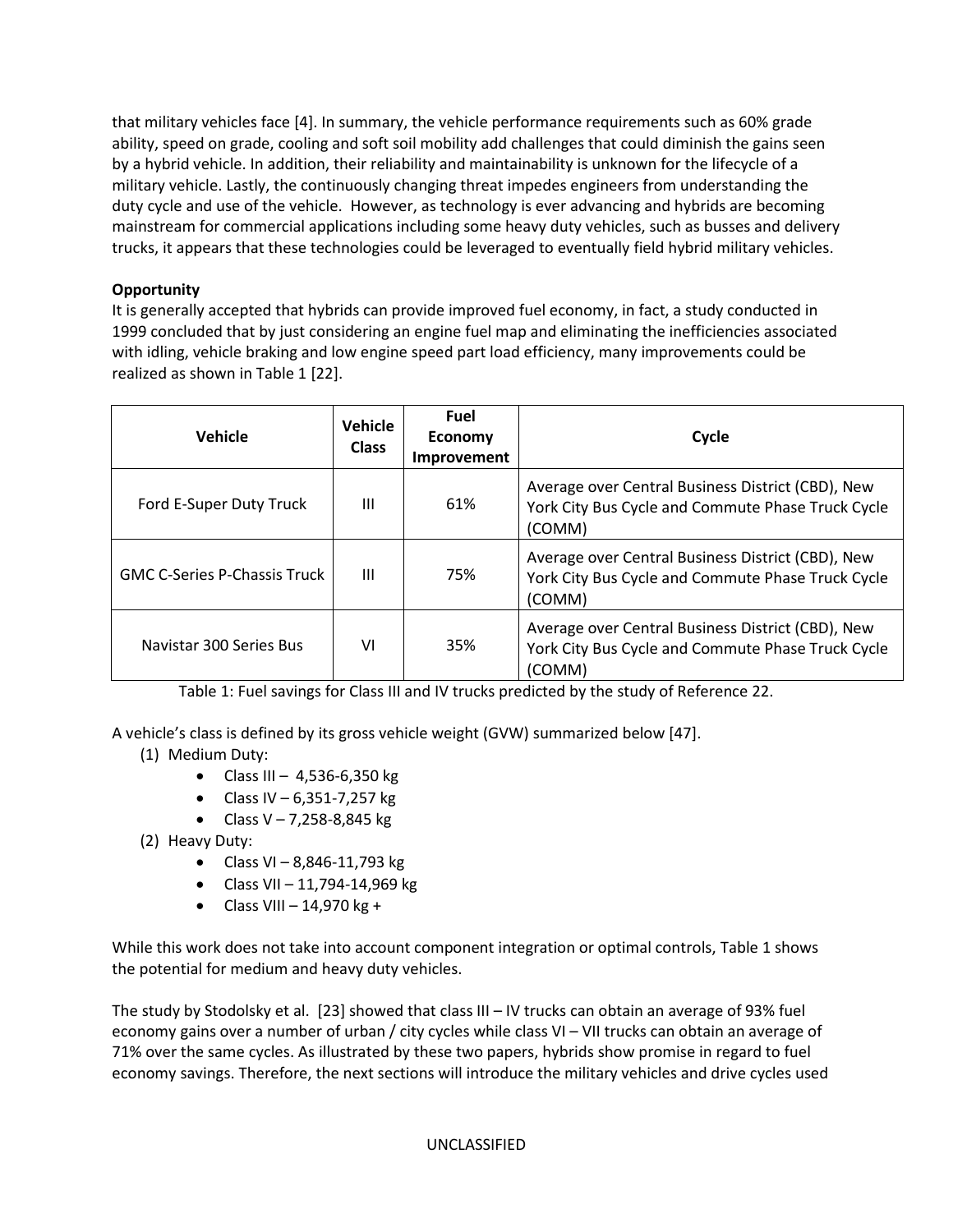as well as summarize fuel economy improvements that have been shown in the literature according to the powertrain configuration used, parallel and series.

#### **Vehicle Overview**

While many different vehicles are used in the battlefield worldwide, there are only three different military vehicles used for all of the publications: HMMWV, shown in Figure 1, FMTV, shown in Figure 2, and HEMMTT, shown in Figure 3. However, these three vehicles span a wide range of weights from 4,536 to 14,970+ kg indicative of class III through class VII vehicles. Furthermore, information and data related to these vehicles are readily available.



Figure 1: High Mobility Multipurpose Wheeled Vehicles (HMMWV)



Figure 2: Family Medium Tactical Vehicle (FMTV)



Figure 3: Heavy Mobility Expanded Tactical Truck (HEMMTT)

#### **Drive Cycle Overview**

To determine fuel economy improvement it is necessary to test a vehicle or run a simulation over a specified drive cycle. A review of the literature showed that many different drive cycles were being used to evaluate vehicle performance. These cycles can be divided into the following two categories:

- (1) Time dependent speed profiles, shown in Figure 4, usually defined by the federal government (EPA) [42]:
	- FTP 75 Cycle
	- Urban Cycle
	- Highway Cycle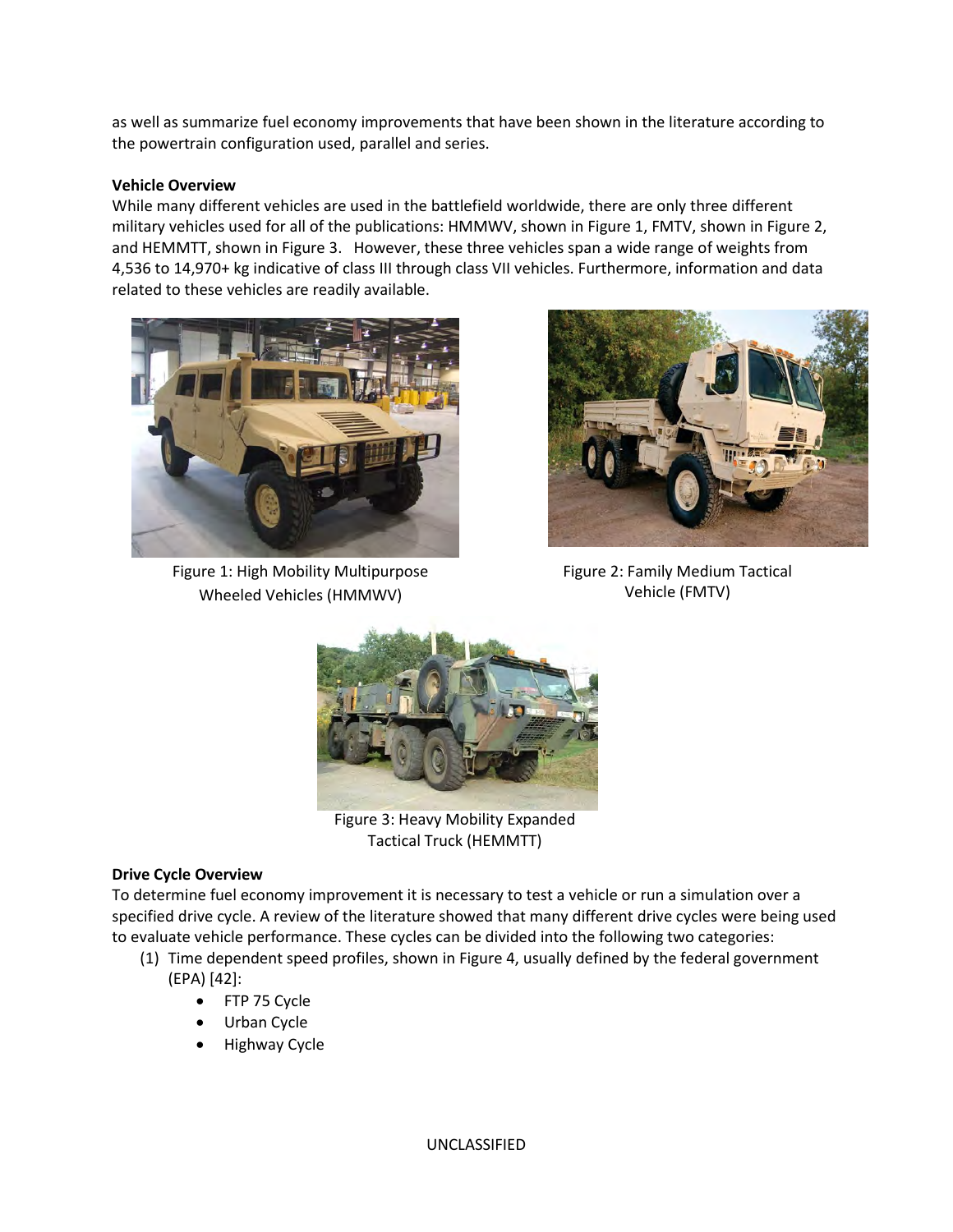

Figure 4: Time Dependent Speed Profiles

- (2) Distance dependent grade or elevation profiles (figure 5, below) usually defined by the U.S. Army:
	- Churchville Cycle
	- Harford Cycle
	- Munson Cycle



UNCLASSIFIED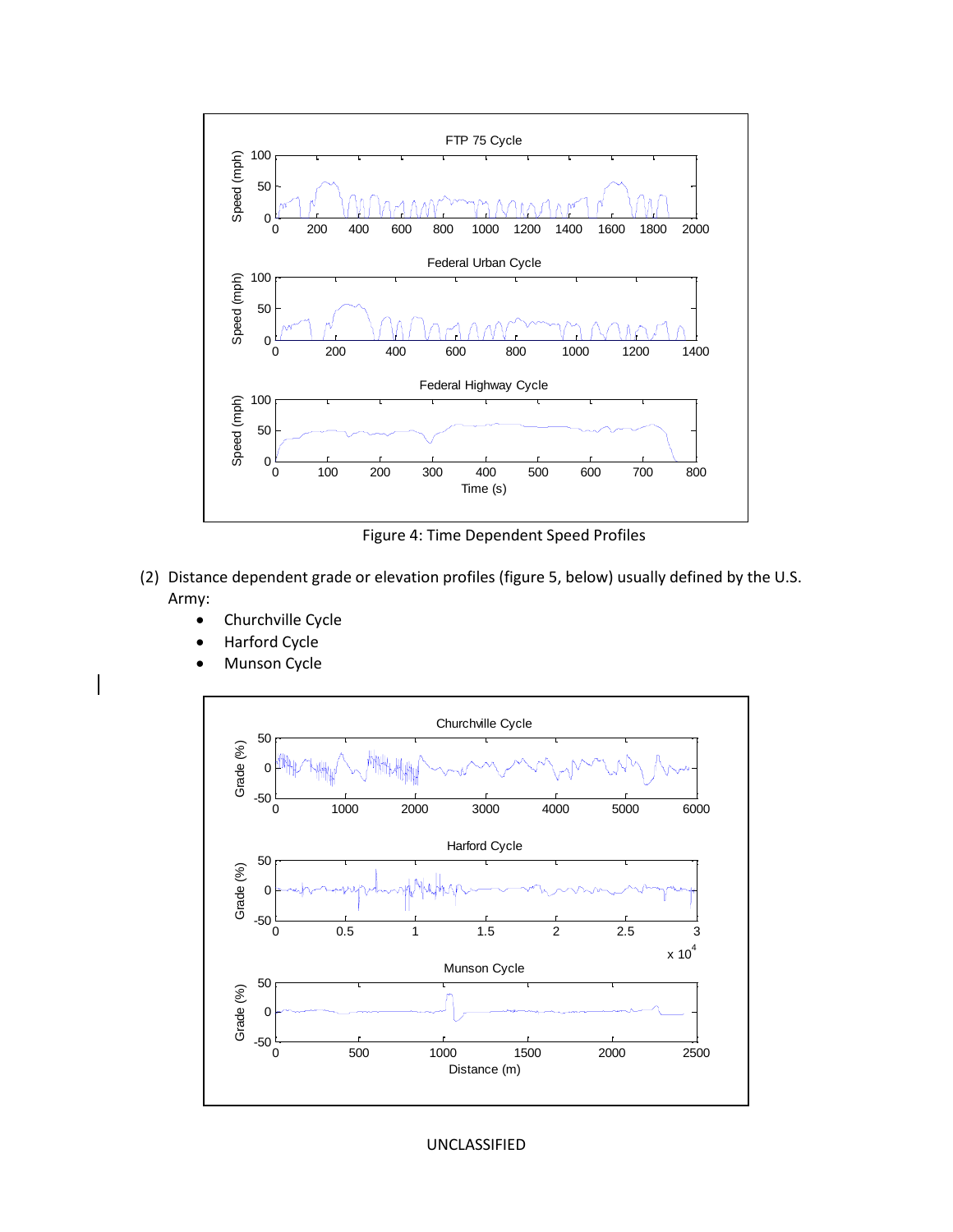#### Figure 5: Distance Dependent Grade Profiles

In general, hybrid vehicle fuel savings are realized when the vehicle undergoes frequent speed or load changes. A qualitative examination of Figures 4 and 5 shows that the FTP75, Federal Urban, Churchville and Hartford cycles all have significant speed or load frequency content. Conversely, the Federal Highway and Munson cycles have very few speed or load changes. The influence of these different drive cycles will be further analyzed in the drive cycle impact section.

#### **Parallel Powertrain**

A parallel hybrid powertrain is a configuration where both the internal combustion engine and another power source can drive the wheels. The other power source can be an electric motor or a hydraulic accumulator. The system is described by the term parallel because the power to move the vehicle can come from two different paths. A detailed description of the different powertrain versions are explained in references 24-27. Table 2 gives a summary of fuel economy improvements reported in the literature for parallel hybrid systems, which include mild, electric and hydraulic. Additionally, the vehicles are sorted from lightest to heaviest for each section and most to least fuel economy improvement. It is important to note for many of the configurations a fuel economy improvement range was reported with only the maximum improvement shown in Table 2. Therefore, the values reported in Table 2 are the 'best case' or maximum value that could be attained.

| <b>Parallel</b><br><b>Type</b>         | Vehicle             | Vehicle<br><b>Class</b> | Cycle                                                                                                                           | <b>Fuel Economy</b><br>Improvement                                                                                                     | <b>Method</b>                                                                                                                     |
|----------------------------------------|---------------------|-------------------------|---------------------------------------------------------------------------------------------------------------------------------|----------------------------------------------------------------------------------------------------------------------------------------|-----------------------------------------------------------------------------------------------------------------------------------|
| Mild                                   | <b>HMMWV</b><br>III |                         | Composite                                                                                                                       | 4.3%                                                                                                                                   | Integrated starter generator for engine shut<br>down, regenerative braking and avoidance of<br>inefficient engine operation [28]. |
|                                        | <b>FMTV</b>         | VI                      | Composite                                                                                                                       | 6-9%                                                                                                                                   | Fuel cell advance power unit to allow for engine<br>shut down [29].                                                               |
|                                        |                     |                         | Urban, Highway, Composite                                                                                                       | 21%, 35.8%,<br>26.5%                                                                                                                   | Parallel electric hybrid vehicle [30].                                                                                            |
| <b>HMMWV</b>                           |                     | Urban                   | 18%                                                                                                                             | Engine in the loop simulation with stochastic<br>dynamic programming control system optimizing<br>for fuel economy and emissions [31]. |                                                                                                                                   |
|                                        | III                 |                         | 17.8%, 45.2%                                                                                                                    | Simulation using optimal design and power<br>management system [32].                                                                   |                                                                                                                                   |
|                                        |                     | Munson, Churchville B   | 7%, 11.3%                                                                                                                       | Series - Parallel hybrid with a continuously<br>variable transmission using optimal design and<br>power management system [31].        |                                                                                                                                   |
| Electric<br><b>FMTV</b><br><b>FMTV</b> | VI                  |                         |                                                                                                                                 | 2%, 16.7%                                                                                                                              | Simulation using optimal design and power<br>management system [31].                                                              |
|                                        |                     | -5%, 30%                | Series - Parallel hybrid with a continuously<br>variable transmission using optimal design and<br>power management system [31]. |                                                                                                                                        |                                                                                                                                   |
|                                        |                     |                         | Munson, Churchville B                                                                                                           | 7.5%, 11.5%                                                                                                                            | Simulation using optimal design and power<br>management system [31].                                                              |
|                                        |                     | VII                     |                                                                                                                                 | 11.9%, 15.4%                                                                                                                           | Series - Parallel hybrid with a continuously<br>variable transmission using optimal design and<br>power management system [31].   |
| <b>HEMMTT</b>                          |                     | VIII                    |                                                                                                                                 | 2.9%, 0%                                                                                                                               | Series - Parallel hybrid with a continuously<br>variable transmission using optimal design and<br>power management system [31].   |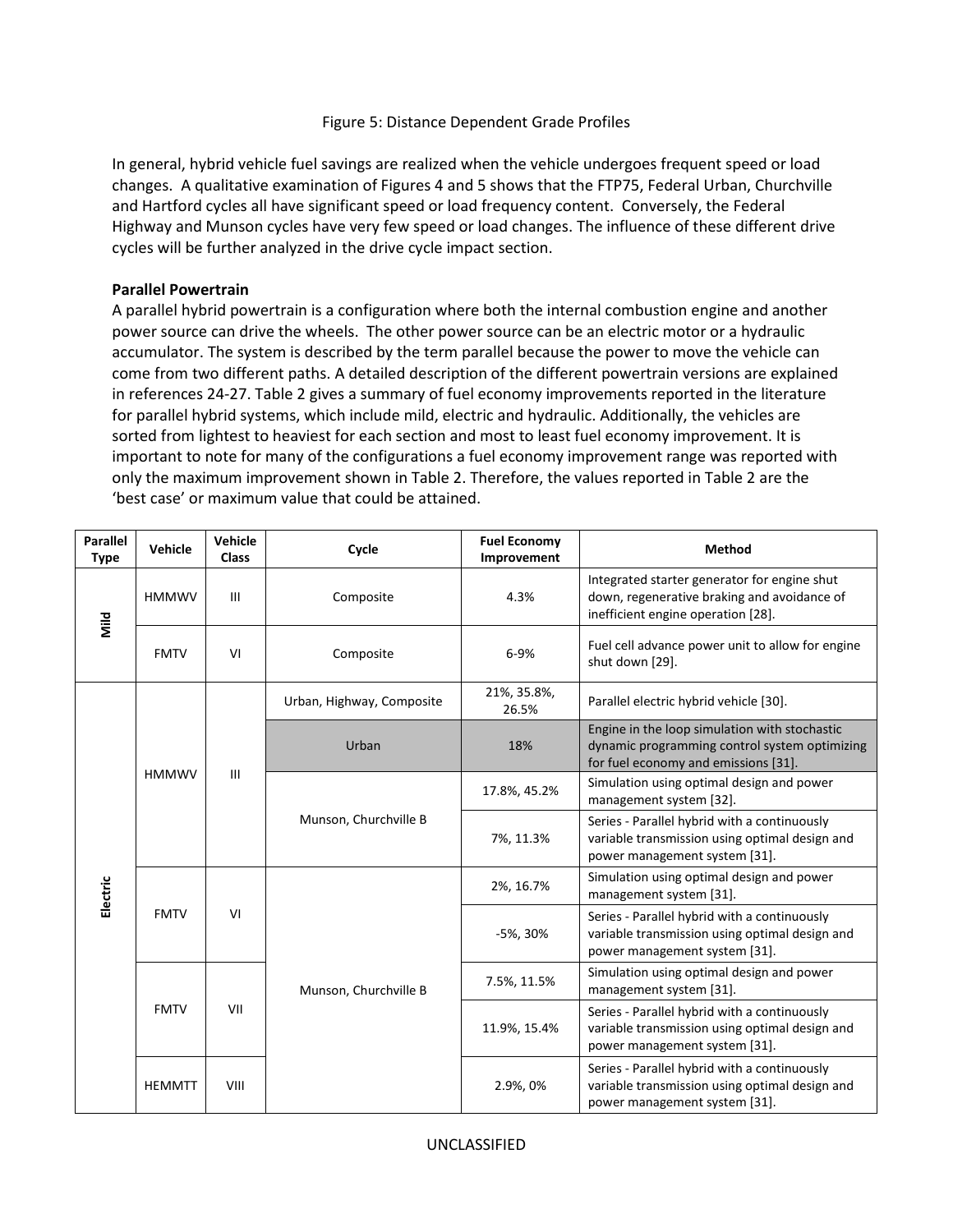|                |             |    |           | 0%, 0% | Simulation using optimal design and power<br>management system [31].                              |
|----------------|-------------|----|-----------|--------|---------------------------------------------------------------------------------------------------|
| $\frac{12}{3}$ | <b>FMTV</b> | VI | Composite | 32%    | Simulation using optimal design (2/3) and<br>dynamic programming power management<br>system [33]. |
|                |             |    | Urban     | 26.7%  | Hydraulic hybrid vehicle testing [34].                                                            |

Table 2: Summary of published fuel economy benefits of three types of parallel hybrid powertrain configurations for Class III, VI, VII, and VIII vehicles. Shading indicates a prototype study. All others were simulation only.

In summary, a Class III HMMWV can realize between 4.3 – 45.2% fuel economy improvement depending on technology and drive cycles, whereas the Class VI and VII FMTV can realize between 2-32% and 7- 15% respectively. Lastly, the Class VIII HEMMTT only demonstrates an improvement between 0 - 2%. The results of these studies indicate that for parallel hybrid powertratins there exists more opportunity for smaller Class vehicles

As noted earlier, many different drive cycles were used in the studies for these vehicles ranging from a combinations of courses that were intended to represent military driving conditions, to Munson and Churchville courses, which are test courses from the U.S. Army Aberdeen Proving Grounds, to standard courses developed by the U.S. government to test passenger cars and heavy duty trucks. A detailed discussion on drive cycles is given in drive cycle impact section.

Lastly, a majority of the papers – all but the two shaded entries of Table 2 – focus on simulation. Very few military hybrid vehicle prototype studies have been published, which could be due to proprietary information or simply a lack of hardware development.

#### **Series Powertrain**

A series powertrain is where the internal combustion engine drives a second power source, which drives the wheels of the vehicle. The second power source can be an electric motor or a hydraulic accumulator. The system is called a series system because the power flows on one path in a serial fashion. A detailed description can be found in references 24-27. Table 3 gives a summary of fuel economy improvements reported in the literature for series hybrid systems, which include electric and hydraulic. As in the previous section, the vehicles are sorted from lightest to heaviest for each section and most to least fuel economy improvement. Again, the range of fuel economy improvements was reported and the maximum improvement was chosen for the summary in Table 3. Therefore, the values reported in Table 3 can be considered the 'best case' or maximum value that could be attained.

| <b>Series</b><br><b>Type</b> | Vehicle | Vehicle<br><b>Class</b> | Cycle                     | Fuel<br>Economy<br>Improvement                          | Method                                                                                                                           |
|------------------------------|---------|-------------------------|---------------------------|---------------------------------------------------------|----------------------------------------------------------------------------------------------------------------------------------|
|                              |         |                         | Urban                     | 49.6%                                                   | Simulation with two sliding mode base<br>controllers - one for engine speed control<br>and one for engine/generator torque [35]. |
| Electric<br><b>HMMWV</b>     | Ш       |                         | Urban, Highway, Composite | 33%, 27.9%,<br>49%                                      | General vehicle simulation [30].                                                                                                 |
|                              |         | Urban                   | 19.0%                     | Simulation and prototype testing of the<br>XM1124 [36]. |                                                                                                                                  |
|                              |         |                         | Munson, Churchville B     | 12.1%, 43.5%                                            | Simulation using optimal design and power<br>management system [31].                                                             |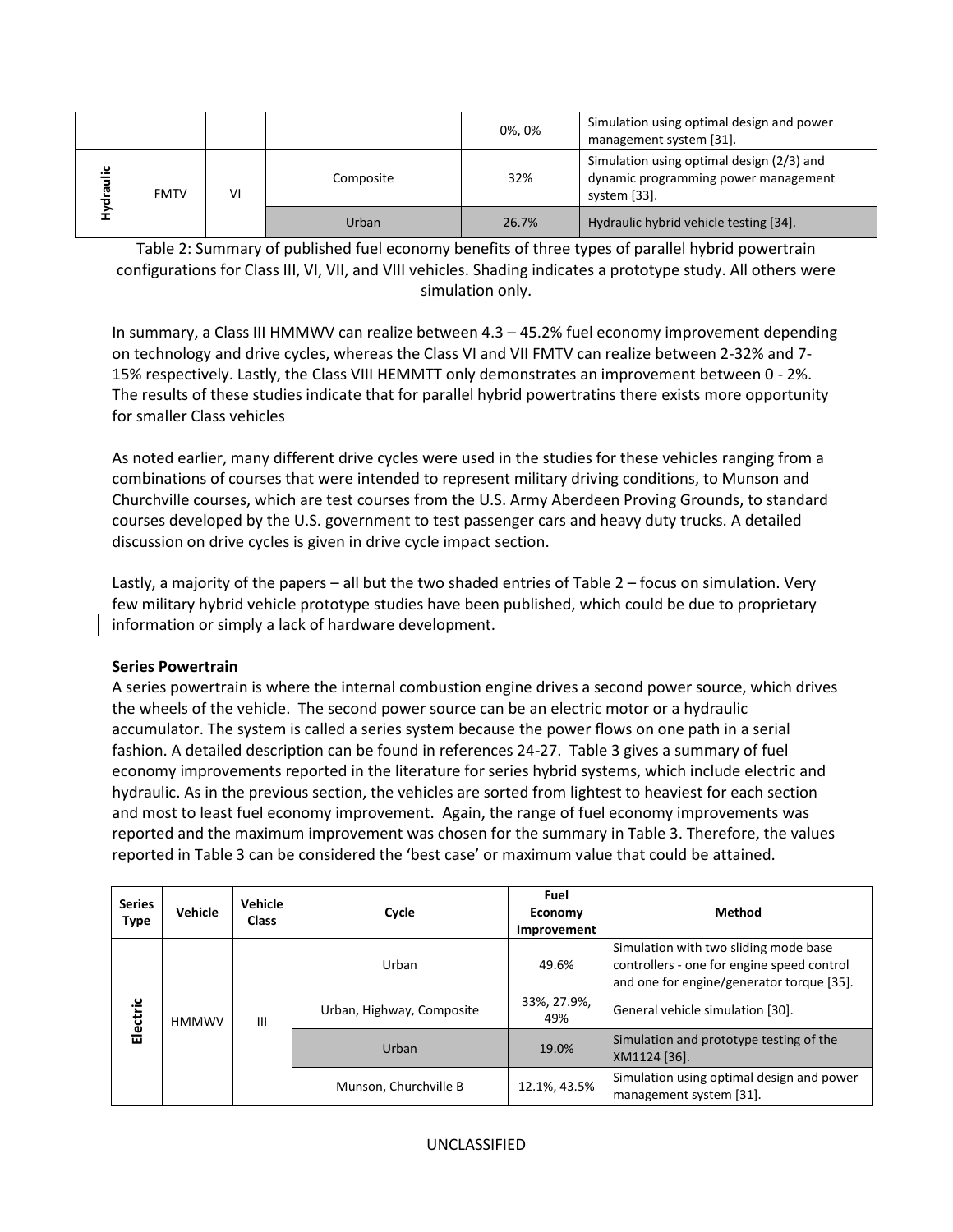|           |                             |      |                                                                                 | 7%, 11.3%                                                                              | Series - Parallel electric hybrid with a<br>continuously variable transmission using<br>optimal design and power management<br>system [31]. |
|-----------|-----------------------------|------|---------------------------------------------------------------------------------|----------------------------------------------------------------------------------------|---------------------------------------------------------------------------------------------------------------------------------------------|
|           | Notional<br>Military<br>Bus | VI   | Four different Urban Cycles                                                     | 19.1%,<br>15.9%,<br>22.7%, 12.5%                                                       | Simulation using parametric design and an<br>energy management for fuel economy [37].                                                       |
|           |                             |      | Urban                                                                           | 7.1%                                                                                   | Simulation optimized for fuel economy with<br>60% grade and acceleration constraints<br>$[38]$ .                                            |
|           | <b>FMTV</b>                 | VI   |                                                                                 | -5.9%, 30%                                                                             | Simulation using optimal design and power<br>management system [31].                                                                        |
|           |                             |      | Munson, Churchville B                                                           | -5%, 30%                                                                               | Series - Parallel electric hybrid with a<br>continuously variable transmission using<br>optimal design and power management<br>system [31]. |
|           | <b>FMTV</b>                 | VII  | 11.9%, 15.4%<br>$-1.5\%$ , 19.2%<br>17.4%<br>VII<br>12.5%<br>Composite<br>15.8% |                                                                                        | Series - Parallel electric hybrid with a<br>continuously variable transmission using<br>optimal design and power management<br>system [31]. |
|           |                             |      |                                                                                 |                                                                                        | Simulation using optimal design and power<br>management system [31].                                                                        |
|           | <b>HEMMTT</b>               |      |                                                                                 |                                                                                        | Vehicle simulation without batteries<br>designed using target cascading [39].                                                               |
|           |                             |      |                                                                                 | Electric vehicle simulation without batteries<br>designed using target cascading [39]. |                                                                                                                                             |
|           |                             |      |                                                                                 |                                                                                        | Vehicle simulation without batteries<br>designed using target cascading [39].                                                               |
|           |                             |      |                                                                                 | 15.6%                                                                                  | Simulation with in-hub wheel motors<br>designed using target cascading [39].                                                                |
|           | <b>HEMMTT</b>               | VIII | Munson, Churchville B                                                           | 2.9%, 0%                                                                               | Series - Parallel hybrid with a continuously<br>variable transmission using optimal design<br>and power management system [31].             |
|           |                             |      |                                                                                 | 0%, 9.1%                                                                               | Simulation using optimal design and power<br>management system [31].                                                                        |
| Hydraulic | <b>HMMWV</b>                | III  | Urban, Highway                                                                  | 68%, 12%                                                                               | Simulation with optimized supervisory<br>control [40].                                                                                      |
|           | <b>FMTV</b>                 | VI   | Composite                                                                       | 20%                                                                                    | General vehicle simulation [41].                                                                                                            |

Table 3: Summary of published fuel economy benefits of two types of series hybrid powertrain configurations for Class III, VI, VII, and VIII vehicles. Shading indicates a prototype study. All others were simulation only.

In summary, a HMMWV can realize between 7-68% fuel economy improvement depending on its technology and drive cycles, where the FMTV can realize between -5.9-30% and -1.5-19.2% for class VI and VII, respectively. The HEMMTT can demonstrate between 12.5-17.4% and 0-15.8% improvement for class VII and VIII, respectively. Last, a notional military bus (class VI) shows a 12.5%-19.1% improvement, again depending on drive cycle and technology. The series hybrid analysis as with the parallel hybrid demonstrates that there is the greatest opportunity with lighter vehicles. However, the series hybrid shows more potential for improvement in the very large class VII-VIII vehicles than a parallel hybrid.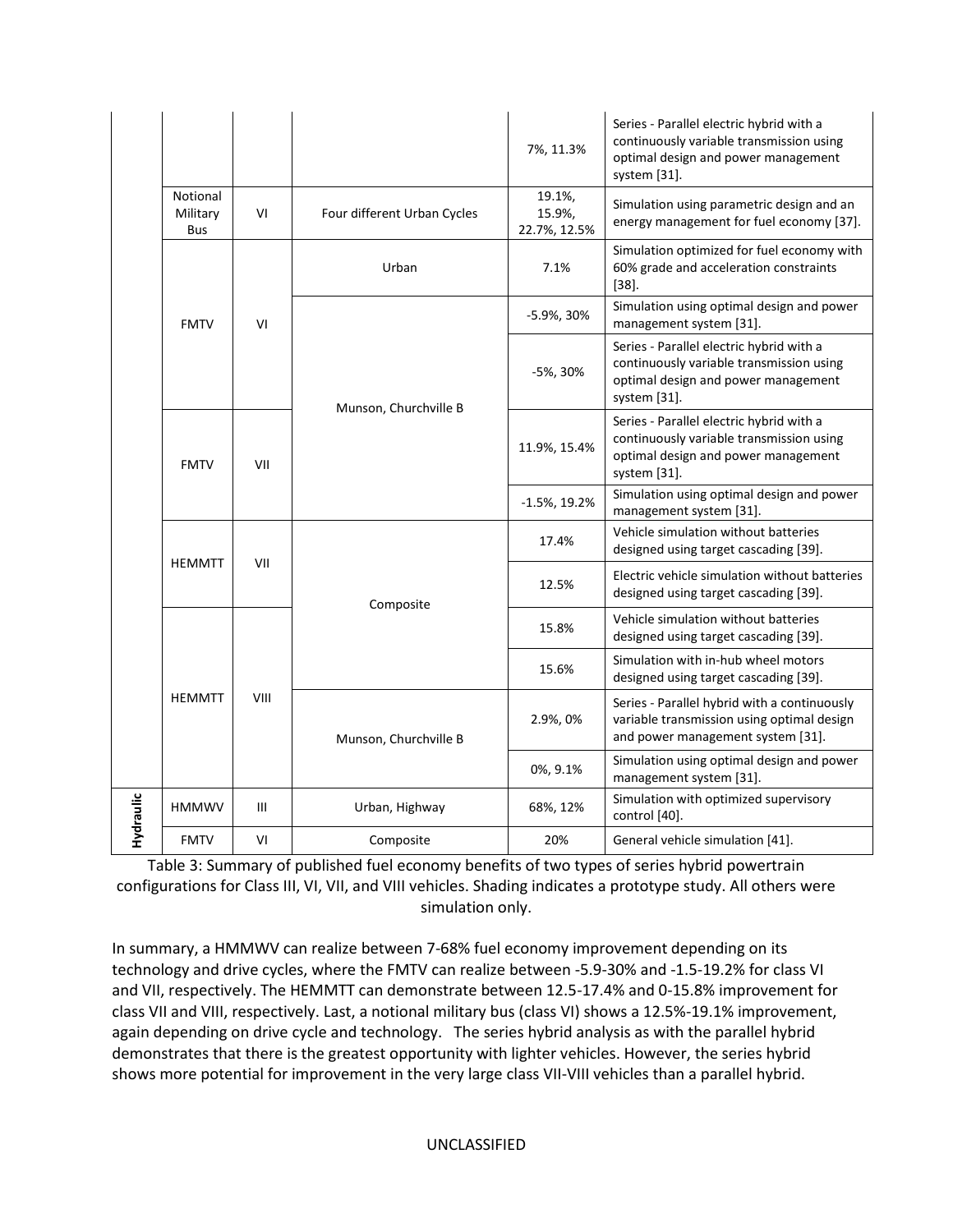As with the earlier section, the HMMWV, FMTV and HEMMTT were used for all of the analyses with the exception of the study of reference 37 that used a notional military bus. All of the studies were simulation only with the exception of one (shaded, reference 36). Finally, many different drive cycles were used and a discussion is detailed in the next section.

# **Fuel Economy Improvement vs. Drive Cycle**

To further understand the effect of drive cycles, figure 6 shows cycle versus percent fuel economy improvement for series, parallel and series-parallel combination for the class III HMMWV vehicle based on the results provided in references 28, 30, 31, 32, 35, 36, and 40. While the configuration and methods were different for each of the points on the plot, a general trend shows that the hybrid HMMWVs show more improvement on urban cycles, which is expected. Furthermore, vehicles tested on the Munson cycle show the least amount of fuel economy improvement, which is also anticipated since the Munson drive cycle is nearly a flat course without any stops as shown in Figure 5.



Figure 6: Cycle vs. Fuel Economy Improvement for the HMMWV

Figure 7 is a similar plot for Class VI vehicles where the data is extracted from references 29, 31, 33, 34, 37, 38, and 41. In this plot, a composite cycle is a catch-all bin for ad-hoc cycles. Once more, the urban cycle shows the most improvement, while the Munson cycle shows a degradation in fuel economy in some cases.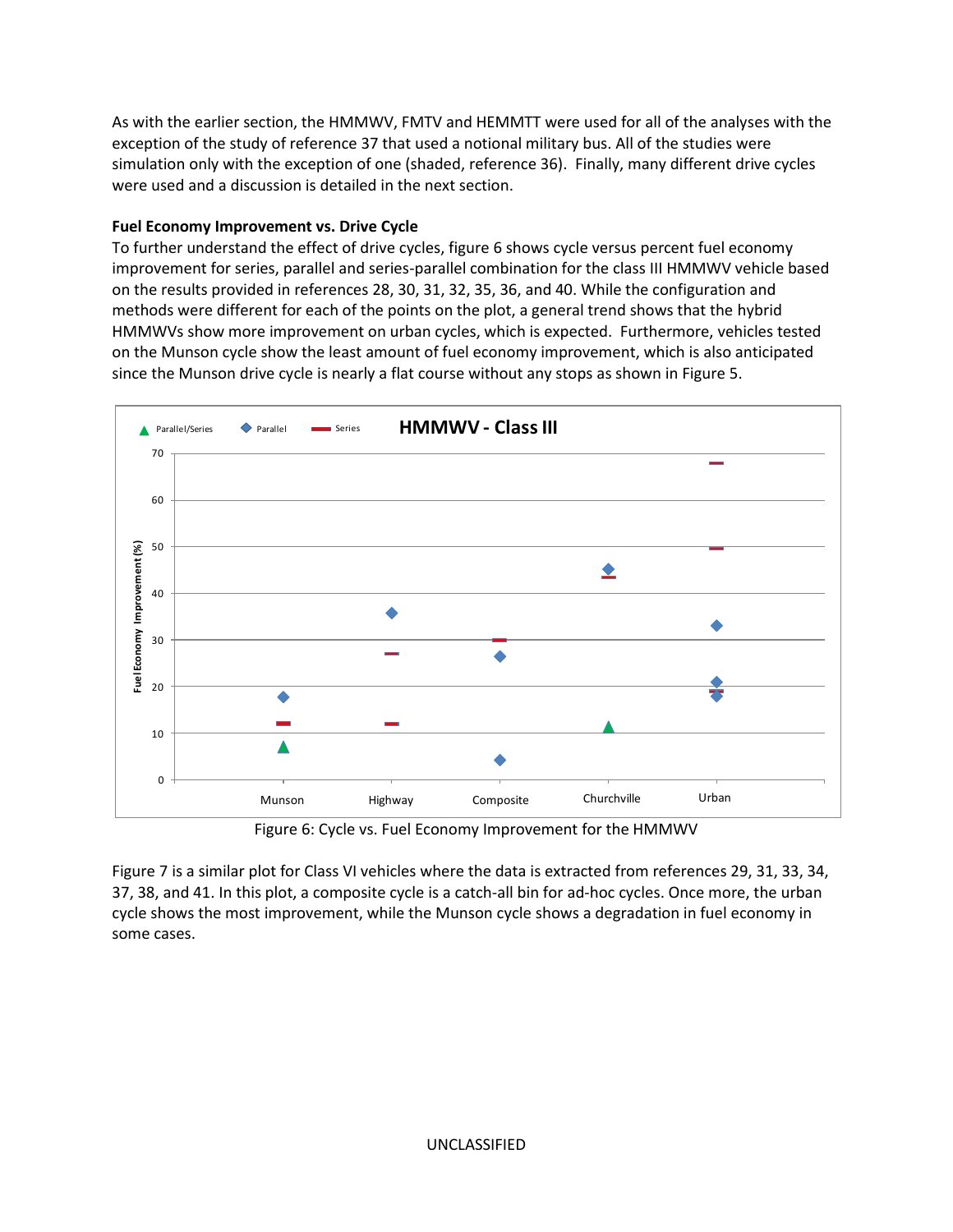

Figure 7: Cycle vs. Fuel Economy Improvement for the Class VI Vehicle



Figure 8: Cycle vs. Fuel Economy Improvement for the Class VII & VIII Vehicle

Figure 8 shows the drive cycle versus fuel economy improvement for Class VII and VIII vehicles from references 31 and 39. Since an Urban cycle was not used in either of these publications, Churchville,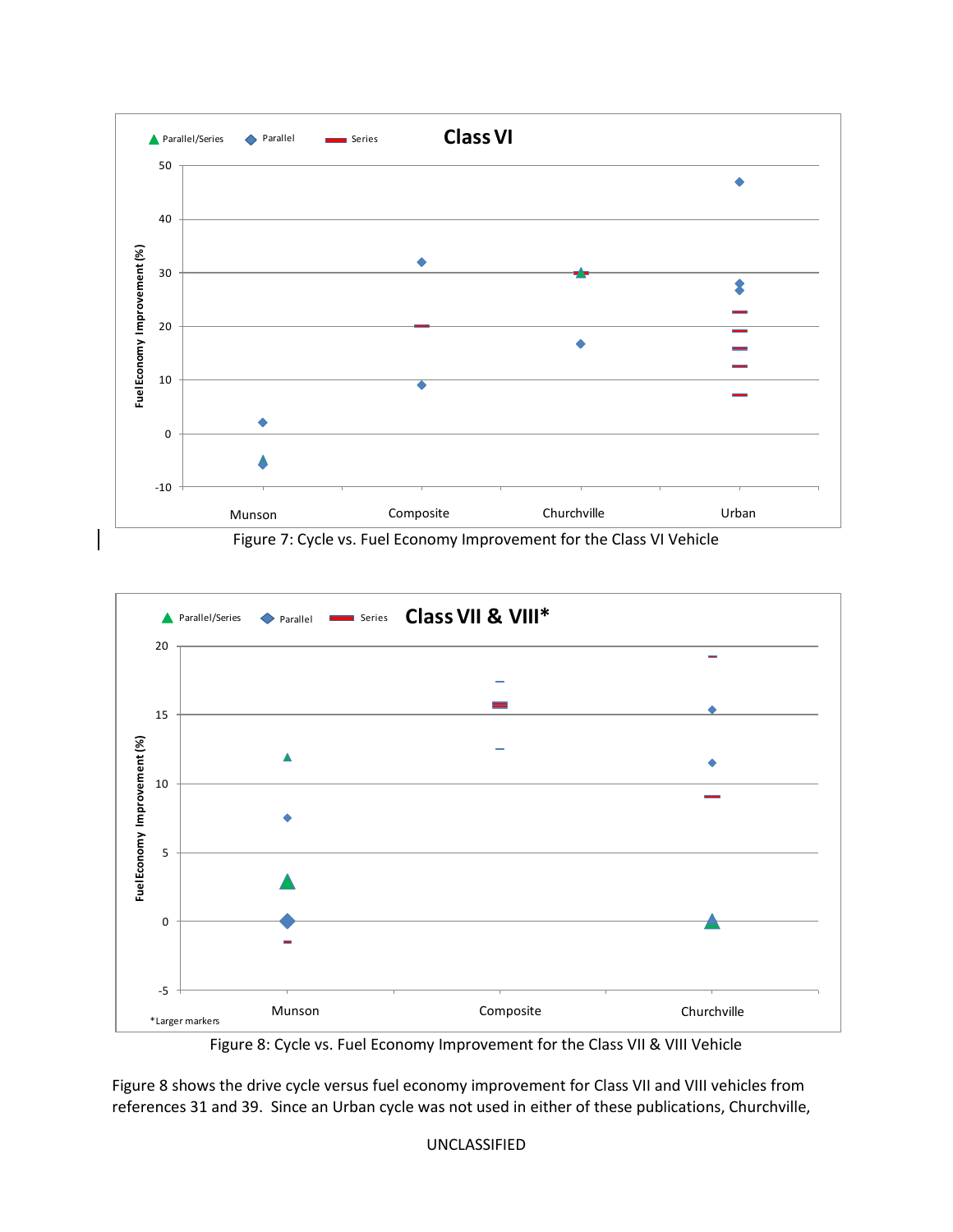which has some characteristics of an urban cycle, showed the best results. Again, Munson showed the least improvement.

It is important to note that work has been done [45] to develop a true military combat drive cycle to understand operational fuel economy. This study used a motion simulator with soldiers-in-the-loop facing military scenarios, such as a convoy escort mission, to determine typical speed and load profiles that could be used for a drive cycle. Based on the surveyed literature, these cycles have not been adopted by the community.

In summary, the fuel economy improvement for military hybrid vehicles is highly dependent on the drive cycle used for the analysis. The existing literature shows the lack of a standard drive cycle for analysis, which makes it difficult to judge technologies and understand how the military can benefit from a hybrid vehicle. This is likely one of the reasons for the delay in fielding a military hybrid.

## **Other capabilities**

While this paper focuses on fuel economy improvements for military hybrid vehicles, it is important to note that there are other potential payoffs. The first benefit is the ability to idle and possibly move without the noise and thermal signatures of its internal combustion engine [5]. Another benefit is the increased onboard electrical power for auxiliary equipment. Not only can a hybrid system, such as an engine with an integrated starter generator, provide more electrical power than the typical alternator, but this power can be converted, conditioned and delivered in any form to and from any load. Some examples included charging the soldiers' batteries or delivering power back into an electrical grid. Additionally, new military vehicles are demanding an excess of 50kW [49], which can only be provided with an advanced onboard power unit or a hybrid system. Quantifying these capabilities could help governments understand the benefits of military hybrid vehicles.

#### **Constraint gaps**

Military vehicles typically have clear requirements with regard to grade ability, acceleration levels and speed on grade. These requirements will differ from commercial or passenger vehicles and for the different class of vehicles; however, the literature shows that a standard set of requirements is not being used. Fuel economy will be adversely affected when trading off acceleration or grade performance; therefore, it is difficult to determine comparable fuel economy performance across studies using different requirements.

Table 5 summarizes the fuel economy improvements for the Class III HMMWV over the urban cycle with different grade and performance requirements used for the analyses of references 30, 31, 35, 36 and 40. For each of the studies, a different standard was used for grade or acceleration. In three cases, no information was given regarding these requirements. According to the Hybrid Electric HMMWV specification [46] the HMMWV at gross vehicle weight (GVW) shall:

- Be capable of starting and stopping on slopes up to and including 60%.
- Be capable of ascending a 5% grade at 55 mph.
- Accelerate from 0 to 30 mph within 9.0 seconds and from 0 to 50 mph within 24 seconds.

| <b>Vehicle</b>    | <b>Acceleration</b> | Grade                | <b>Fuel economy</b><br>improvement |
|-------------------|---------------------|----------------------|------------------------------------|
| Series Electrical | none                | none                 | 49.6%                              |
| Series Electrical | 0-60mph: 16.5s      | 3.2% grade $@$ 20mph | 33.0%                              |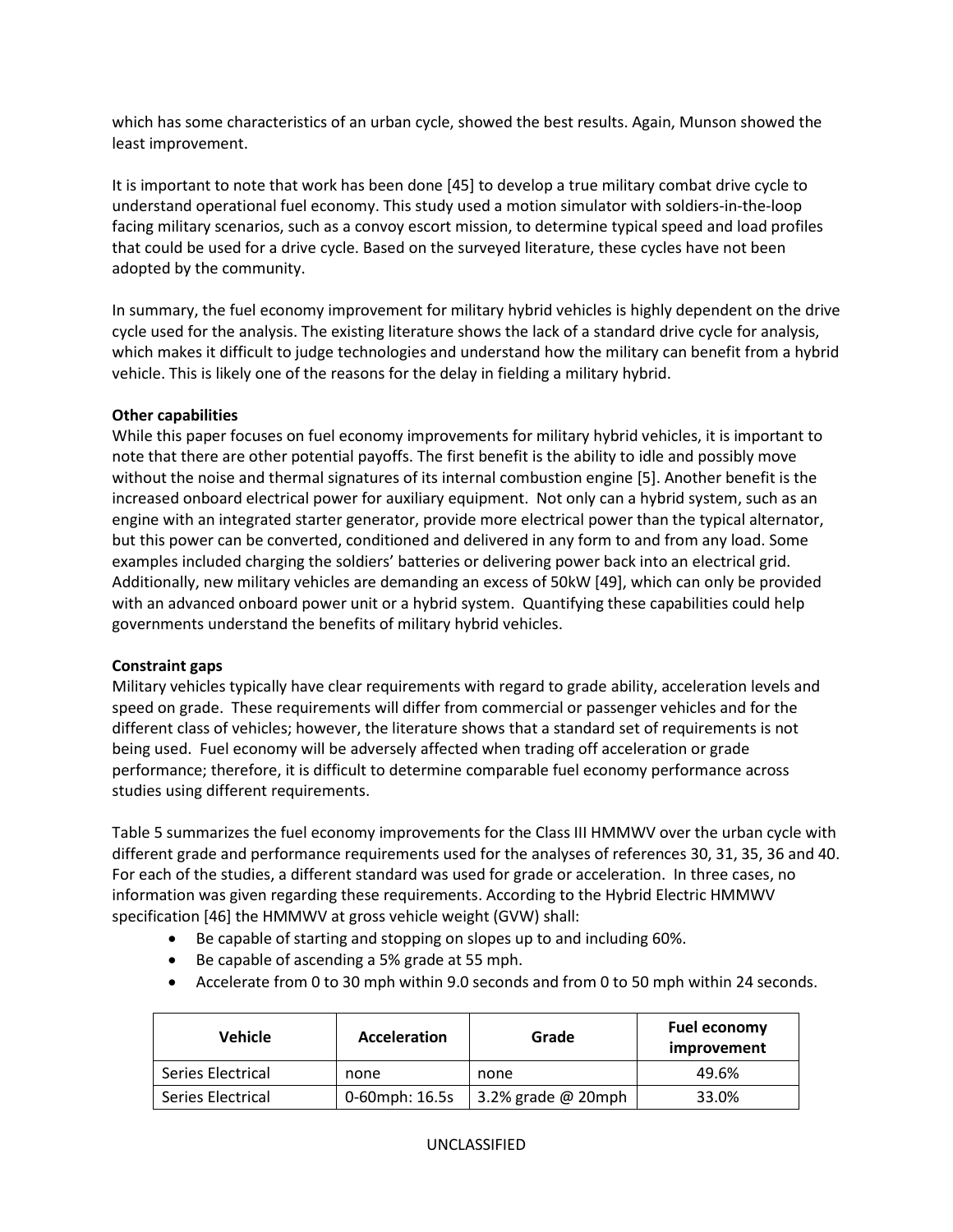| Series Electrical | none           | none                                    | 19.0% |
|-------------------|----------------|-----------------------------------------|-------|
| Series Hydraulic  | 0-50mph: 10.8s | 2% grade $@$ 55mph,<br>3% grade @ 45mph | 68.0% |
| Parallel Electric | 0-60mph: 21.7s | 0% grade @ 20mph                        | 21.0% |
| Parallel Electric | none           | none                                    | 18.0% |

Table 5: Summary of HMMWV Urban Cycle Performance and Requirements

The analysis summarized by Dususin et el. [43] noted that 60% grades are achievable, but this type of driving cycle will push motors in a series system to their peak power and the motors can only maintain peak power for a short amount of time. This indicates that the 60% grade constraint is one of the challenging requirements in the design of a military hybrid vehicle.

The study in reference 38 used the 60% grade as a constraint in the optimization for a series electric FMTV Class IV vehicle where the fuel economy improvement was predicted to be 7.1% over the urban cycle, which is the smallest improvement for the Class IV over the urban cycle of all the studies considered in Tables 3 and 4. The analysis conducted in reference 31 makes note that all of the vehicle configurations used in their simulations match current acceleration and grade performance targets, but does not provide further details.

| <b>Vehicle</b>           | <b>Acceleration</b> | Grade              | <b>Fuel economy</b><br>improvement |
|--------------------------|---------------------|--------------------|------------------------------------|
| Series Electrical        | 0-37.2mph: 22s      | Traverse 25% grade | 19.1%                              |
| Series Electrical        | 0-37.2mph: 22s      | Traverse 25% grade | 15.9%                              |
| Series Electrical        | 0-37.2mph: 22s      | Traverse 25% grade | 22.7%                              |
| Series Electrical        | 0-37.2mph: 22s      | Traverse 25% grade | 12.5%                              |
| Series Electrical        | 0-50mph: 25s        | Traverse 60% grade | 7.1%                               |
| Parallel Hydraulic       | none                | none               | 26.7%                              |
| <b>Parallel Electric</b> | none                | none               | 28.0%                              |
| Parallel Hydraulic       | none                | none               | 47.0%                              |

Table 6 contains a similar summary for the FMTV Class IV vehicle. The results are similar to the HMMWV where there is an absence of standard performance requirements.

Table 6: Summary of FMTV Class IV Urban Cycle Performance and Requirements

#### **Summary**

Many studies have shown that hybrid powertrains can yield fuel economy improvement in many types of vehicles. A survey of all military hybrid peer reviewed publications illustrates that extensive work has been done with regard to their simulation, optimization and controls. All of the literature focuses on three military vehicles: HMMWV, FMTV and HEMMTT, which spans the Class III through Class VIII. However, there are very few publications with respect to military hybrid vehicle hardware[31, 34 and 36], which could be due to cost, proprietary information or the fact that military hybrid vehicle hardware requires more development time than passenger vehicles. Additionally, military vehicles provide unique challenges such as a 60% grade ability, speed on grade, cooling and soft soil mobility.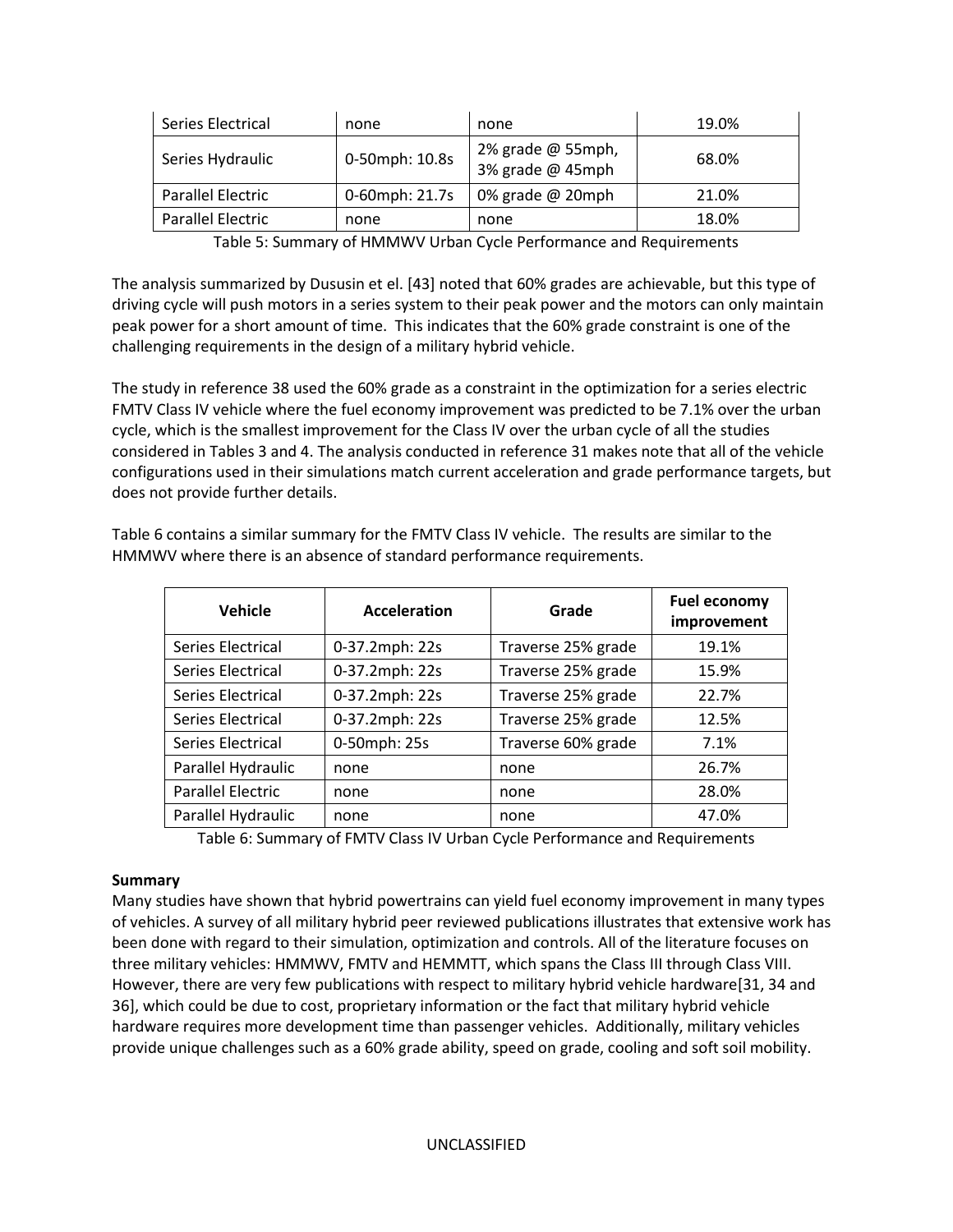Many different types of duty cycles were used for the fuel economy investigations. They include time and speed dependant cycles that are defined by the U.S. EPA and distant dependant grade profiles that are defined by the U.S. Army. Both types have duty cycles that represent urban style driving (FUDS, Churchville B) and highway style driving (Federal Highway Cycles, Munson). In addition, some of the publications used a mix so that the fuel economy improvements are reported over a composite duty cycle. While the U.S. Army has tried to define an appropriate military drive cycle, overall there is a lack of an accepted duty cycle to estimate fuel economy improvements such as the FTP 75 used to report miles per gallon for passenger vehicles in the U.S. This could be due to the fact that military threats are constantly changing and it is generally unknown where a military vehicle will be needed.

The fuel economy analyses showed that the Class III vehicle had the greatest potential for fuel economy improvements over an urban cycle and those improvements diminish with composite and highway cycles. Heavier vehicles demonstrate the same trend with respect to drive cycles. In some cases there was even a fuel economy degradation over flatter cycles, such as the Munson cycle. In general, heavier vehicles do not show as much fuel economy potential as the Class III vehicles. Lastly, fuel economy gains are not the only capability that hybrid system can provide a military vehicle. The hybrid system can be used to provide electrical power for soldiers and allow for an improved noise and thermal signature.

Typically, there is a tradeoff between fuel economy and performance, so it is important to understand the performance constraints, such as acceleration and grade ability. Many of the publications used performance constraints in their analysis, but some did not. Furthermore, the analysis where performance constraints were taken into account there was a lack of consistency. Most notably, the 60% grade ability was omitted from most analysis even though this is a requirement for all military vehicles. Therefore, it becomes increasingly difficult to compare and contrast different conclusions.

#### **Conclusions**

To fully understand the benefits of a military hybrid vehicle and evaluate the research to date with respect to fuel economy a standard military vehicle using a mix of known military driving conditions. A fuel economy test is a guide that all vehicles are measured by. An example of this is the Federal Test Procedure from 1975 (FTP 75). This is the cycle that is used by all passenger vehicles in the United State to generate the miles per gallon (mpg) that is located on the window sticker of a new vehicle. When a customer reads the sticker mpg they know that this is a number that they may or may not achieve based on driving style and conditions, but it gives them an understanding for how this vehicle compares to other vehicles. Additionally, this standard cycle gives designers and researchers a method to compare their work with the work of others. There is no perfect fuel economy test to represent all driving scenarios and drivers. Furthermore, it is impossible to determine a perfect representative fuel economy drive cycle for a military vehicle because the environments and conditions are constantly changing.

Performance constraints, such as acceleration or grade ability, are parameters that are essential to the development of military vehicles. A hybrid system that can deliver 50% fuel economy improvement but cannot fulfill the acceleration time or grade ability requirements is virtually useless to the military. All of the military performance constraints must be used in the research and development of a military hybrid vehicle; otherwise the work will be viewed as inapplicable in a real work environment and dismissed. These constraints should include traversing a 60% grade, acceleration performance, and speed on grade. The absence of consistent real performance targets and a drive cycles used for analysis could be one of reasons that military hybrids have not been fielded to date.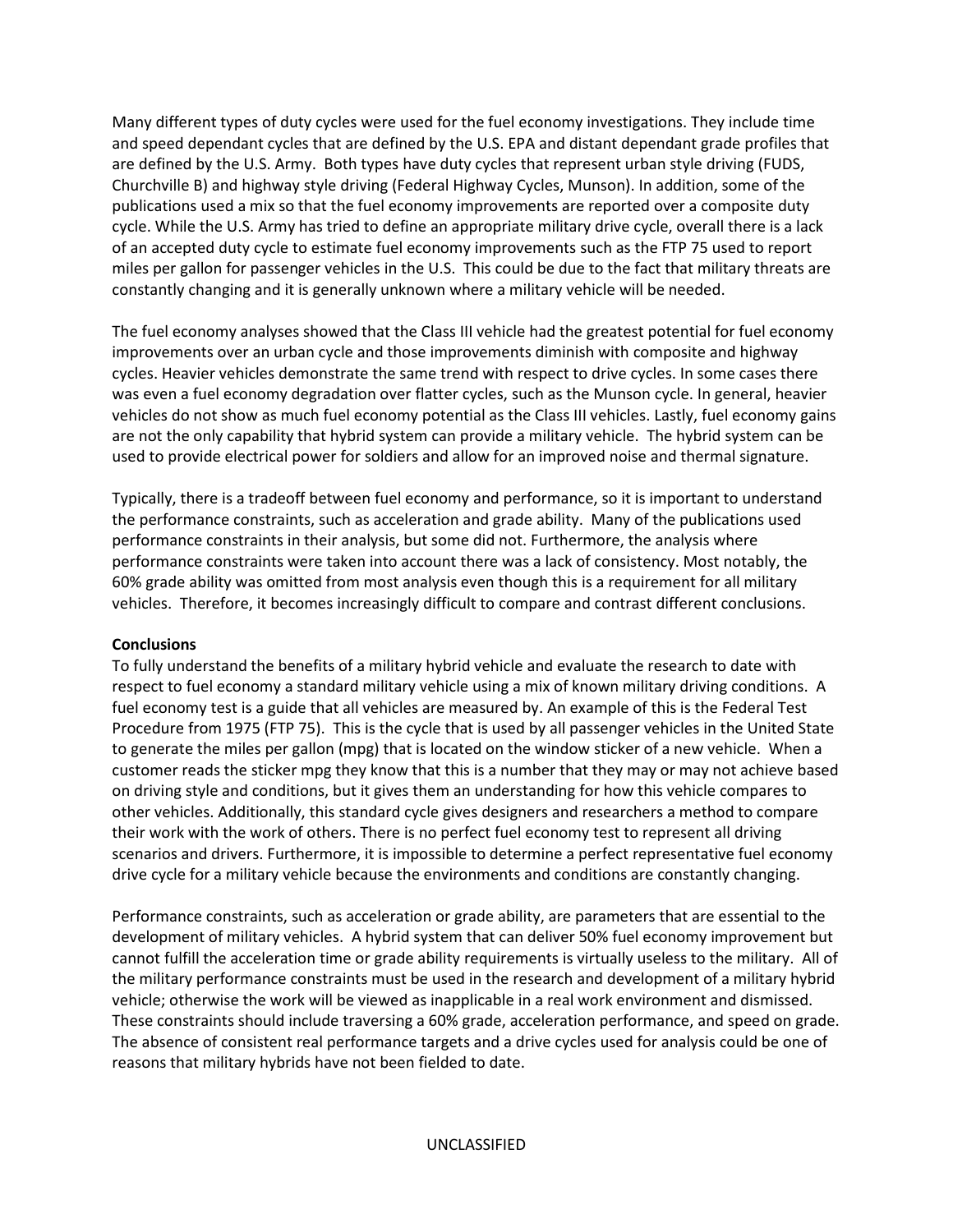Future work should include translating many of the concepts surveyed in this paper with regard to controls and optimization of components into a military vehicle prototype vehicle. As with any system, the simulation provides the best case scenario and translating concepts into hardware provides a unique set of challenges such as repeatability, disturbance rejection and response time. This work will provide particular challenges due to the complex nature of the optimization problem, which includes minimizing fuel economy with stringent performance constraints. Furthermore, the optimization problem is dependent not only on the powertrain architecture topology design, i.e. parallel vs. series, batteries vs. ultra capacitors, and component sizing, but also the control system plays a vital role in determining optimal performance. The ever increasing degrees of freedom on a propulsion system demands an ever increasingly complex control system that must not only run real time, but provide the solider with required performance when necessary and optimal efficiency when possible. This control system also has to prolong the life of components and protect them from failing due to fatigue or other causes failures.

Other work could include, exploring how a military hybrid vehicle would perform in an off-road situation and how the hybrid system compares to conventional systems under the same condition. Trying to understand the life cycle cost of a hybrid system in a military environment and how this can be offset with fuel costs. Quantifying the non-fuel economy benefits related to silent mobility and power generation for the warfighter could help the military understand the further payback of fielding a military hybrid vehicle.

## **Acknowledgements**

The authors would like to acknowledge Mike Pozolo, Gus Khalil, U.S. Army RDECOM-TARDEC, and John Beard, Michigan Technological University, for their insight and feedback into to this work.

#### **References**

[1] C.C. Chan, Y.S. Wong, A. Bouscayrol, K. Chen, *Powering Sustainable Mobility: Roadmaps of Electric, Hybrid, and Fuel Cell Vehicles*, Proceedings of the IEEE, Vol. 95, No. 4, April 2009.

[2] V. Dawood, A. Emadi, *Performance and Fuel Economy Comparative Analysis of Conventional, Hybrid and Fuel Cell Heavy-Duty Transit Buses*, Proceeding of the Vehicular Technology Conference, Vol. 5, pp 3310-3315, October 2003.

[3] E. Rosenthal, *U.S. Military Orders Less Dependence on Fossil Fuels*, New York Times, October 5, 2010. [4]G. Khalil, *Challenges of Hybrid Electric Vehicles for Military Applications*, Proceedings of the IEEE Vehicle Power and Propulsion Conference, pp. 1-3, September 2009.

[5] G. Khalil, C. E. Allen, M. Pozolo, *Hybrid-Electric Experimentation and Assessment [HEVEA] Program Supports the Army's Need for Increased Power Demand*, Accelerate, pp. 4-7, April-June 2009.

[6] C. Williams, *Hybrid-Electric (HE) Drive Knowledge Expanded Through Validation Testing*, Accelerate, pp. 20-21, July-September 2009.

[7] J.W. Hodgson, W. R. Hamel, C.B. Rutherford, J.S. Armfield, *Design of a Low Production Cost Hybrid HMMWV*, Proceedings of IEEE Digital Avionics Systems Conference, Vol. 2, pp. I46/1, 31 Oct-7 Nov 1998. [8] M.M. Freeman, *Hybrid Power – An Enabling Technology for Future Combat Systems*, Proceedings of the IEEE Pulsed Power Conference, Vol. 1, pp. 17-22, June 1999.

[9] R. Crow III, S. P. Cortese, *Dual Use Hybrid Technology for the 21st Century Truck Program*, SAE Paper No. 2000-01-3421, December 2000.

[10] C. Johnson, L. Dueck, *Hybrid Electric Systems for 20-Ton Platform*, SAE Paper No. 2001-01-2773, November 2001.

[11] J.S. Ernat, W.G. Harris, T. Trzaska, *Advanced Hybrid Electric Drive (AHED) Technology Demonstrator*, SAE Paper No. 2001-01-2774, November 2001.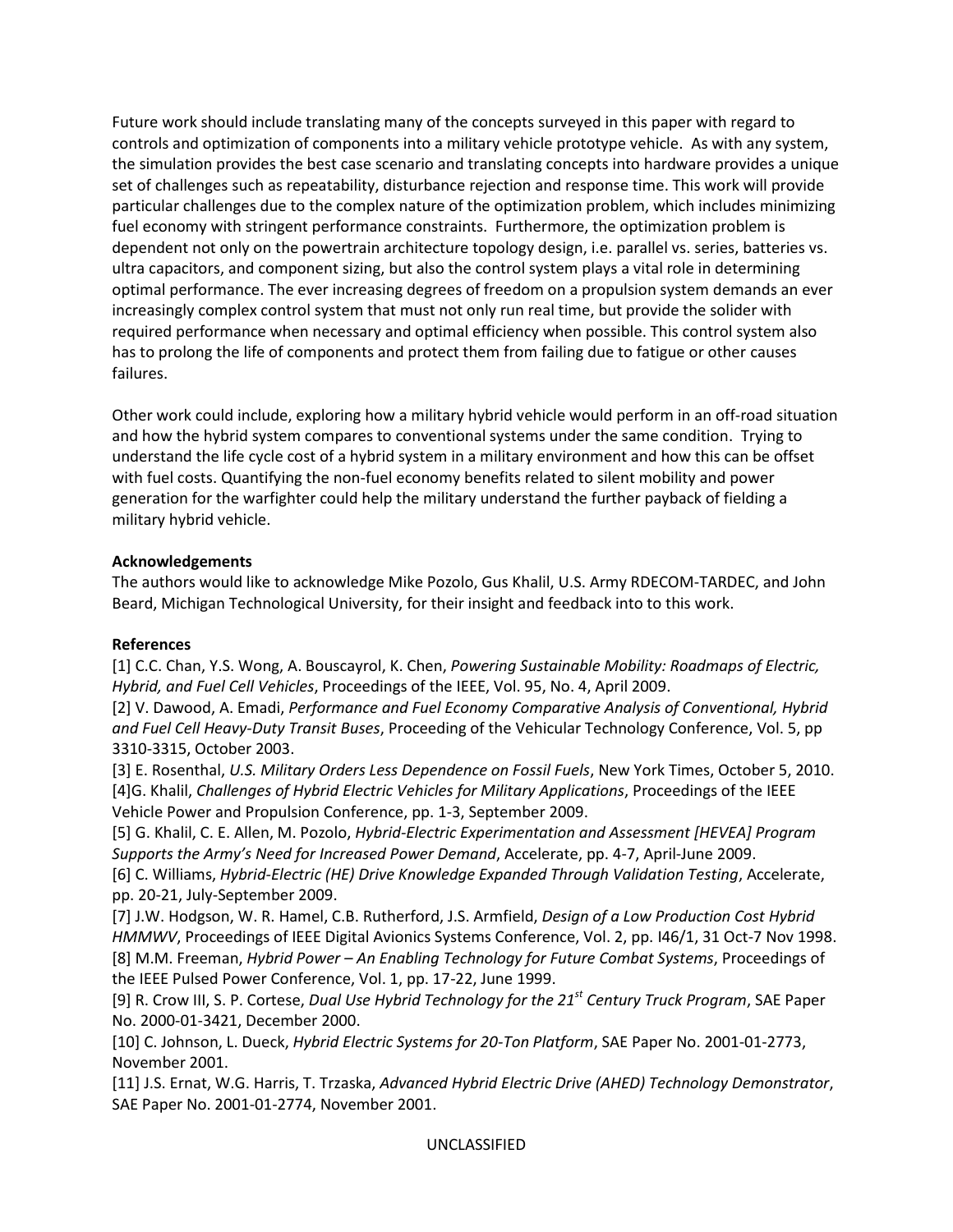[12] M. A. Kluger, D. Szkubiel, E. A. Bass, *A Dual-Use Hybrid Electric Command and Control Vehicle*, SAE Paper No. 2001-01-2775, November 2001.

[13] H. Almand, W. Doolittle, G. Klees, *Hybrid Propulsion Truck Platform Dually Developed by the U.S. Army and DaimlerChrysler*, SAE Paper No. 2001-01-2794, November 2001.

[14] J. M. Paschen, C. Johnson, *Shared Technology/Shared Cost, the Evaluation of the Allison EP-50 Electric Drive for Military and Commercial Vehicles*, SAE Paper No. 2003-01-0271, March 2003.

[15] P. DiSante, *Hybrid Drive Partnerships Keep the Army on the Right Road*, RDECOM Magazine, June 2003.

[16] K. Osborn, *3 Firms Win JLTV Contract*, Defense News:

http://www.defensenews.com/story.php?i=3795022&c=AME&s=LAN, October 2009.

[17] P. Mcleary, *Army Taking Another Look at JLTV*, Aviation Week:

http://www.aviationweek.com/aw/generic/story\_generic.jsp?channel=aerospacedaily&id=news/asd/20 10/03/03/07.xml, May 2010.

[18] C. Johnson, *Fuel Savings Design and Engineering Drive the Army's FED Program*, Accelerate: FED Special Edition, pp. 4-9, 2010.

[19] C. Williams, *Modeling the FED – New Concepts, New Techniques*, Accelerate: FED Special Edition, pp. 10-13, 2010.

[20] M. Seaton, J. Gardini, *Systems Engineering Approach Crucial for the FED Vehicles*, Accelerate: FED Special Edition, pp. 22-27, 2010.

[21] P. Luskin, R. Berlin, *Systems Engineering Methodology for Fuel Efficiency and its Application to the TARDEC Fuel Efficient Demonstrator (FED) Program*, Proceedings of the NDIA Ground Systems Engineering and Technology Symposium: Systems Engineering Mini-Symposium, August 2010.

[22] F. An, F. Stodolsky, J.J. Eberhardt, *Fuel and Emission Impacts of Heavy Hybrids*, Argonne National Laboratory, Report Number ANL/ES/CP-98502, 1999.

[23] F. An, F, Todolsky, A. Vyas, R. Cuenca, J.J. Eberhardt, *Scenario Analysis of Hybrid Class 3-7 Heavy Vehicles*, SAE Paper No. 2000-01-0908, March 2000.

[24] A. Emadi, K. Rajashekara, S. S. Williamson, S. M. Lukic, *Topological Overview of Hybrid Electric and Fuel Cell Vehicular Power System Architectures and Configurations*, IEEE Transactions on Vehicular Technology, Vol. 54, Issue 3, pp. 763-770, May 2005.

[25] M. Ehsani, Y. Gao, J. M. Miller, *Hybrid Electric Vehicles: Architecture and Motor Drives,* Proceedings of IEEE, Vol. 95, No. 4, pp. 719-728, April 2007.

 [26] C.C. Chan, *The State of the Art of Electric, Hybrid and Fuel Cell Vehicles*, Proceedings of IEEE, Vol. 95, No. 4, pp. 704-718, April 2007.

[27] J. Stecki, P. Matheson, *Advances in Automotive Hybrid Drives, Proceedings of the 6th JFPS International Symposium on Fluid Power*, TSUKUBA. November 2005.

[28] A. Malikopoulos, Z. Filipi, D. Assanis, *Simulation of an Integrated Starter Alternator (ISA) System for the HMMWV*, SAE Paper No. 2006-01-0442, April 2006.

[29] Z. Filipi, L. Louca, A. Stefanopoulou, J. Pukrushpan, B. Kittirungsi, H. Peng, *Fuel Cell APU for Silent Watch and Mild Electrification of a Medium Tactical Truck*, SAE Paper no. 2004-01-1477, March 2004. [30] A. I. Antoniou, J. Komyathy, J. Bench, A. Emadi, *Modeling and Simulation of Various Hybrid-Electric Configurations of the High-Mobility Multipurpose Wheeled Vehcile (HMMWV)*, IEEE Transactions on Vehicular Technology, Vol. 56, No. 2, pp. 459-465, March 2007.

[31] D. Milner, J. Goodell, W. Smith, J. Tzau, M. Pozolo, J. Ueda, *Power System Design Optimization for Tactical Wheeled Vehicles*, Proceedings of the EVS24 International battery Hybrid and Fuel Cell Electric Vehicle Symposium, May 2009.

[32] Z. Filipi, H. Fathy, J. Hagena, A. Knafl, R. Ahlawat, J. Liu, D. Jung, D. Assanis, H. Peng, J. Stein, *Enginein-the-Loop Testing for Evaluating Hybrid Propulsion Concepts and Transient Emissions – HMMWV Case Study*, SAE Paper No. 2006-01-0443, April 2006.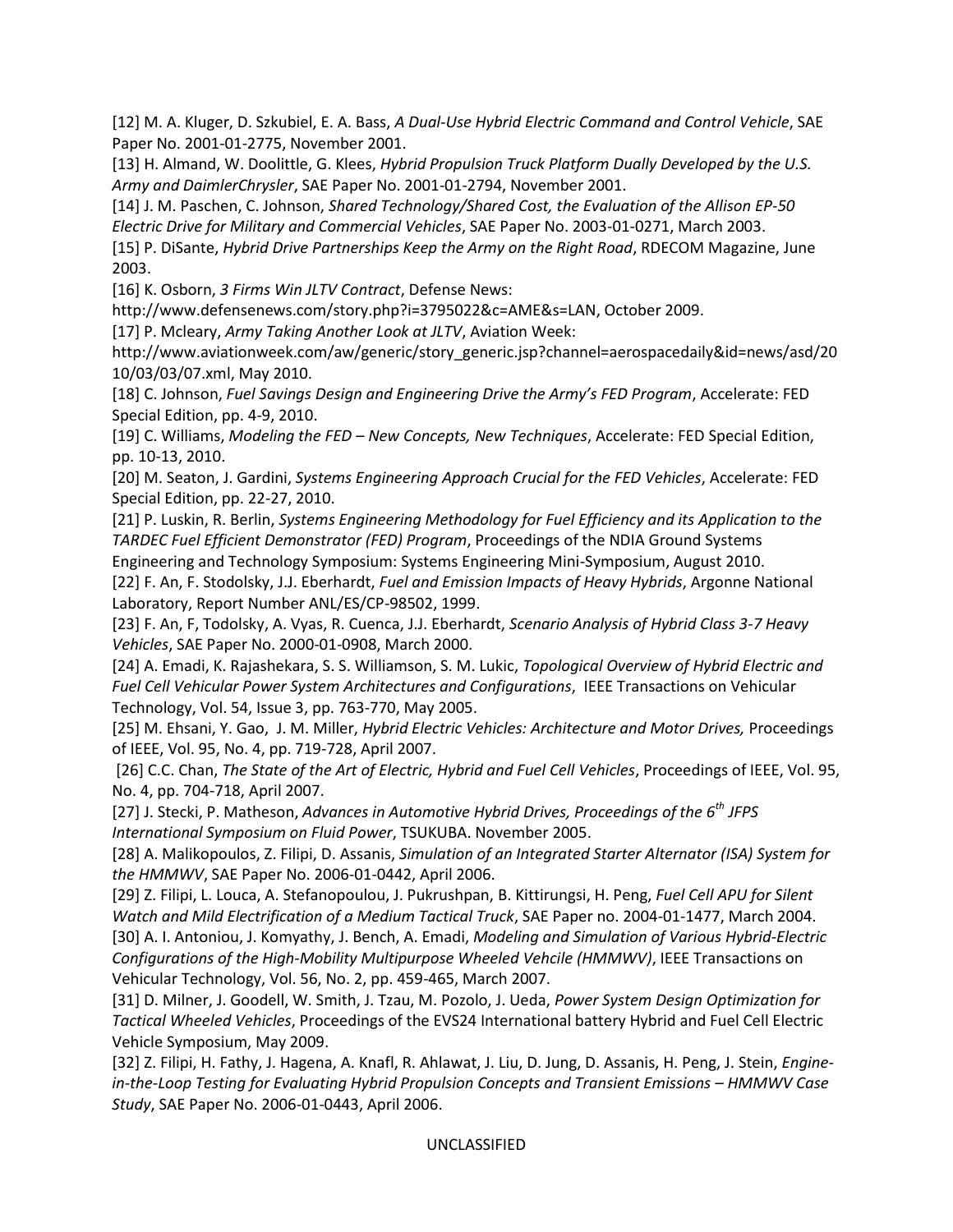[33] A. Filipi, L. Louca, B. Daran, C.C. Lin, U. Yildir, B. Wu, M. Kokkolaras, D. Assanis, H. Peng, P. Papalambros, J. Stein, S. Szkubiel, R. Chapp, *Combined optimization of design and power management of the hydraulic hybrid propulsion system for the 6X6 medium truck*, Int. J. of Heavy Vehicle Systems, Vol. 11, Nos. 3/4 , 2004.

[34] P. Matheson, J. Stecki, *Development and Simulation of a Hydraulic-Hybrid Powertrain for use in Commercial Heavy Vehicles*, SAE 2003-01-3370, November 2003.

[35] M. Gokasan, S. Bogosyan, D. Goering, *Sliding Mode Based Powertrain Control for Efficiency Improvement in Series Hybrid-Electric Vehicles*, IEEE Transactions on Power Electronics, Vol. 12, No. 3, May 2006.

[36] H. E. Bargar, J. Li, D. J. Goering, J. H. Lee, *Modeling and Verification of Hybrid Electric HMMWV Performance, Proceeding of the IEEE Industrial Electronics Society 29th Annual Conference*, Vol. 1, p. 939, November 2003.

[37] C. Liang, W. Weihua, W. Qingnian*, Energy Management Strategy and Parametric Design for Hybrid Electric Military Vehicle*, SAE Paper No. 2003-01-0086, March 2003.

[38] G. Rizzoni, J. R. Johnson, A. Soliman, C. Huber, C. Cantemir, N. Dembski, P. Pisu, D. Mikesell, L. Serrao, J. Russell, M. Caroll, *Modeling, simulation, and concept design for hybrid-electric medium-size military trucks*, Proceedings of SPIE Vol. 5805, 2005.

[39] N. Michelena, L. Louca, M. Kokkolaras, C. C. Lin, D. Jung, Z. Filipi, D. Assanis, P. Papalambros, H. Peng, J. Stein, M. Feury, *Design of an Advanced Heavy Tactical Truck: A Target Cascading Case Study*, SAE Paper No. 2001-01-2793, November 2001.

[40] Y. J. Kim, Z. Filipi, *Simulation Study of a Series Hydraulic Hybrid Propulsion System for a Light Truck*, SAE Paper No. 2007-01-4151, 2007.

[41] B. Surampudi, A. Nedungadi, G. Ostrowski, A. Montemayor, H. Gruenewald, *Design and Control Considerations for a Series Heavy Duty Hybrid Hydraulic Vehicle*, SAE Paper no. 2009-01-2717, 2009. [42] Drive cycle data: http://www.epa.gov/nvfel/testing/dynamometer.htm

[43] M. Ducusin, S. Gargies, C. Mi, *Modeling of a Series Hybrid Electric High-Mobility Multipurpose Wheeled Vehicle*, IEEE Transactions on Vehicular Technology, Vol. 56, No. 2, March 2007.

[44] W. G. Harris, D. L. Ventimeglia, *Will Hybrid electric Propulsion Drive Future Combat Systems*, SAE Paper No. 2002-01-03052, March 2002.

[45] M. Brudnak, M. Pozolo, M. McGough, T. Mortsfield, A. Shvartsman, R. Romano, *Motion Based Simulation of a Hybrid-Electric HMMWV for Economy Improvements*, SAE Paper No. 2008-01-0775, April 2008.

[46] Performance Based Purchase Description – Hybrid Electric High Mobility Multipurposed Wheeled Vehicle, ATPD 2335, 30 May 2003.

[47] Vehicle Weight Classifications – Emission Standards Reference Guide, Environmental Protection Agency, http://www.epa.gov/otaq/standards/weights.htm.

[48] K. Chung, A. Reid, D. Fatemi, G. Fryer, *Mulitphysics Simulation and Control Development Environment for Modern Hybrid Electric Drive Military Vehicles*, Proceedings of the 8th World Congress on Computational Mechanics (WCCM8), 5<sup>th</sup> European Congress on Computational Methods in Applied Sciences and Engineering (ECCOMAS 2008), June 2008.

[49] D. Desmond, *Power on Call How Auxiliary Power Units Can Extend Mission Times in the Abrams Main Battle Tank*, Accelerate Magazine Energy Efficiency Edition, pp. 37-38, June-August 2011.

**Disclaimer:** Reference herein to any specific commercial company, product, process, or service by trade name, trademark, manufacturer, or otherwise, does not necessarily constitute or imply its endorsement, recommendation, or favoring by the United States Government or the Department of the Army (DoA). The opinions of the authors expressed herein do not necessarily state or reflect those of the United States Government or the DoA, and shall not be used for advertising or product endorsement purposes.